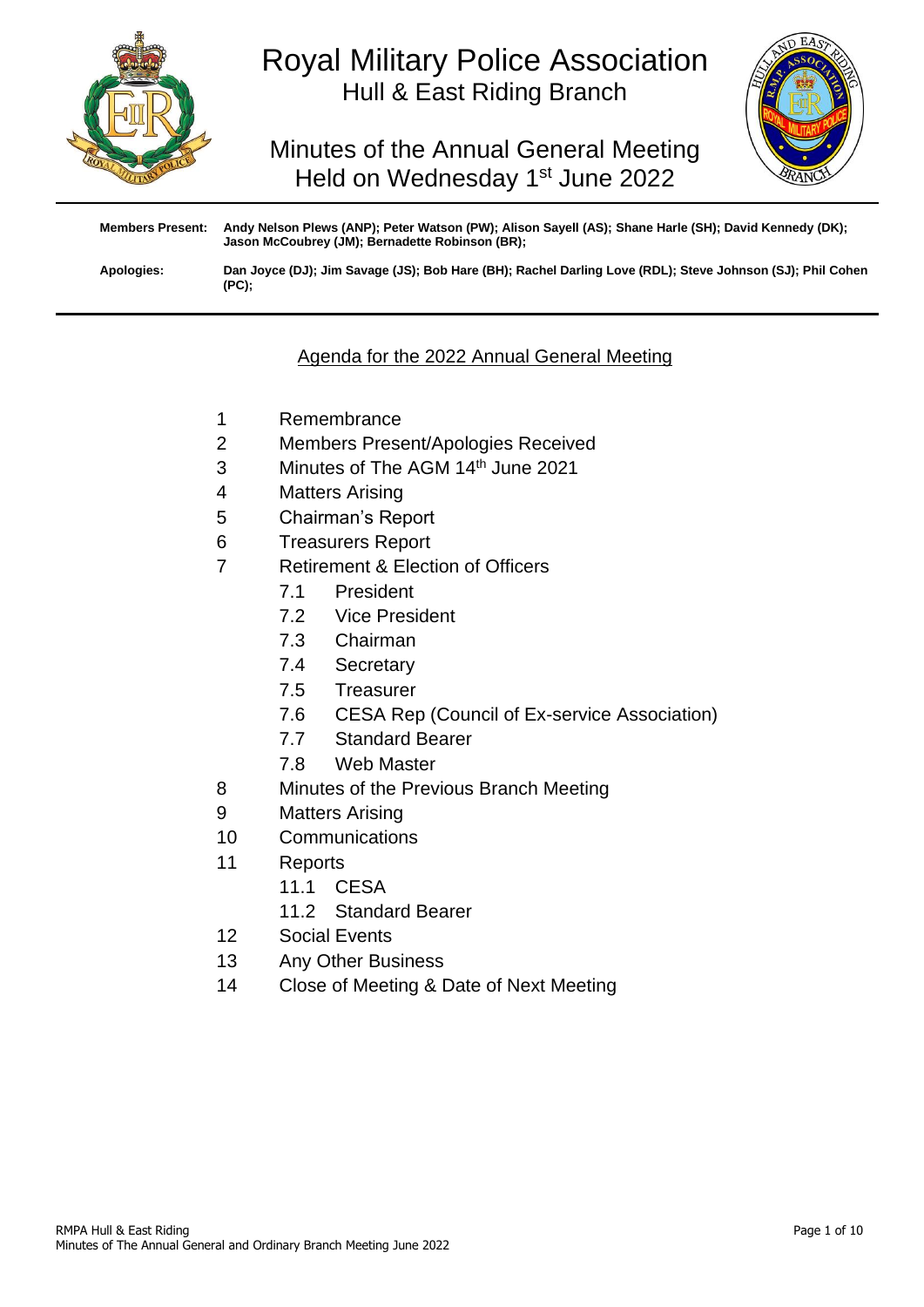- 1 Meeting opened at 20.00hrs. ANP gave an introduction and gave the act of remembrance and welcomed the members present.
- 2 Members Present/Apologies Received Apologies received from BH, RDL, JS, SJ
- 3 The minutes of the previous AGM were made available. AS proposed that they are a true and accurate representation of the AGM. Seconded by SH. All in favour.
- 4 Matter Arising None
- 5 Chairman's Report ANP stated that we have had a strange couple of years with COVID and that he was pleased that the Branch continued to meet on a regular basis. He stated that National AGM went very well indeed and certainly put the Hull & East Riding Branch on the map nationally. He had received many favourable comments throughout the weekend and comments on social media certainly were positive. Branch Recruitment continues to be a main focus, ANP said that there were many Life Members of the Association living locally but that it was still a challenge to engage younger members, perhaps including a virtual meeting within the main meeting may be a way forward?
- 6 Treasurers Report AS stated that the accounts where in a good place and that she would be making available the full accounts shortly. She still has a lot of work to do balancing the accounts from the National Reunion & AGM, however, raffle ticket sales had surpassed expectations, and this alone will help to bridge any shortfall.

PW asked the Treasurer, how many of our Branch Members have paid subs for the year 2022? AS stated, that not many had, she will check and report back.

PW asked whether we could reinstate local fund raising for the branch in terms of raffles and bus stops? AS: Yes, we will recommence this at the next meeting.

PW asked: what regular payments are made from our funds: AS: The Corps Journal payment and the cost of the Cross for the Field of Remembrance.

PW reported back from the National AGM regarding Gift Aid, whereby members who have paid subs and that are taxpayers (even if on a pension) can register their subs as a gift to the Association and claim gift aid of 25% back from the government. The Branch will be taking this up and will produce a form that can then be sent to the National Treasurer. PW also stated that this can be back dated 5 years.

- 7 Retirement & Election of Officers
	- 7.1 President This is a life appointment currently held by Fred Hemmerman
	- 7.2 Vice President This is a life appointment currently held by Bob Hare
	- 7.3 Chairman JM proposed that ANP be retained at Chairman, ANP proposed JM as Chairman. A vote of the members was carried out and ANP carried by majority. ANP accepted the position. JM stated that he would accept the role as Chairman in 2023.
	- 7.4 Vice Chairman PW proposed that JM be retained SH seconded, all in favour. JM accepted the position.
	- 7.5 Secretary BR had proposed PW for Secretary in advance of the meeting. Seconded JM, all in favour. PW accepted the position.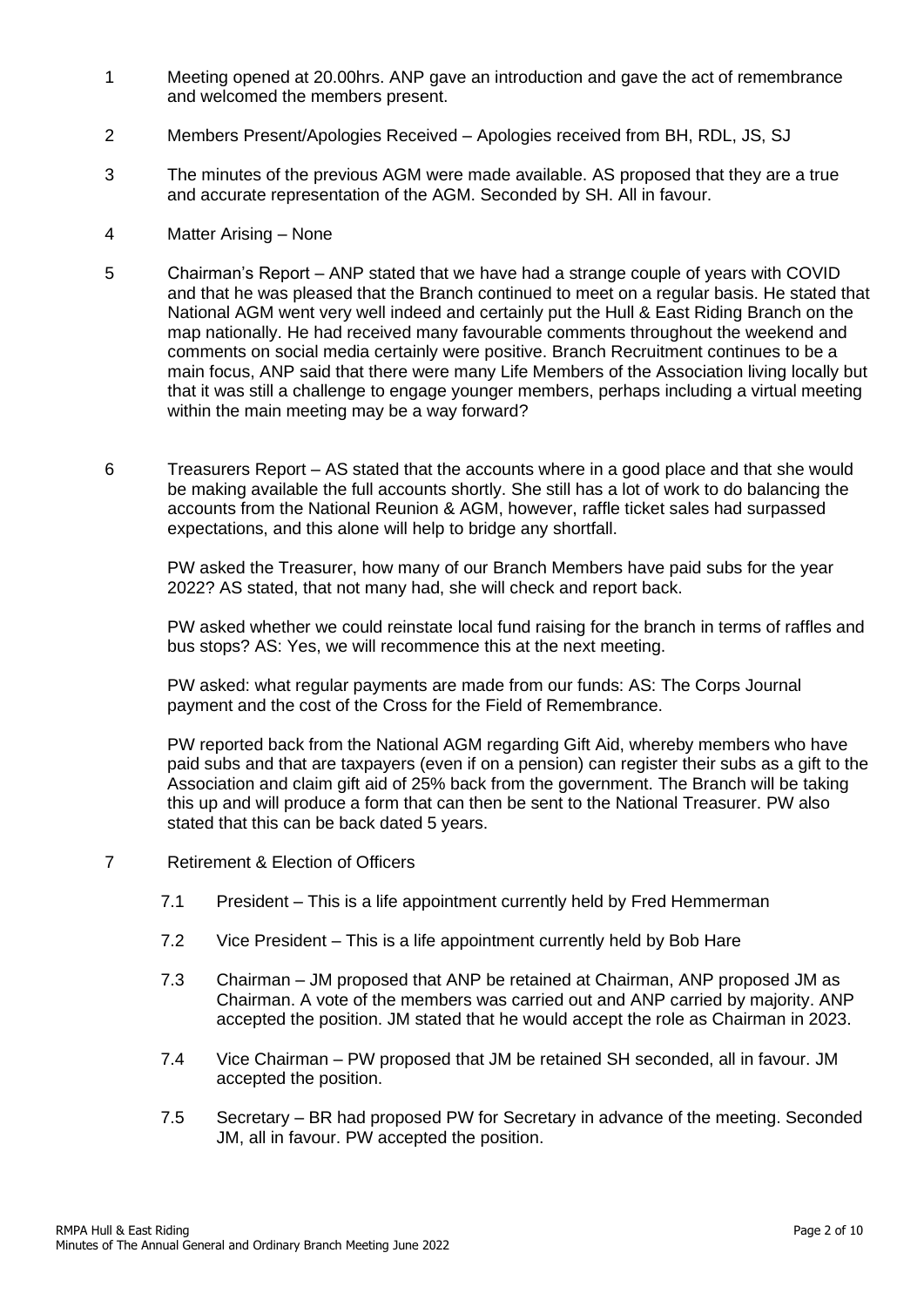- 7.6 Stand-In Secretary PW proposed that AS be retained in this role seconded by DK seconded. All in favour.
- 7.7 Treasurer PW stated that the role of Treasurer has been particularly difficult in the last year leading up to the National AGM and that AS had done an exceptional role. PW proposed AS, seconded by JM, all in favour. AS accepted the role.
- 7.8 CESA Rep JM stated that he was happy to share the role with AS as CESA Reps. All in favour.
- 7.9 Standard Bearer PW proposed that DK and AP remain as Standard Bearer. Seconded by BR All in favour.
- 8 Minutes of the previous meeting No minutes have been prepared from the previous meeting, as the previous meeting was used as a final planning meeting for the National Reunion and AGM.
- 9 Communications See attachments below.
- 10 Queries from the published communications None.
- 11 Social Events A general discussion was held regarding the holding of events this year and the general agreement was as follows:
	- 11.1 General Discussion on Events. It was agreed that we should increase the social side of the Branch, with increased social events with at least one event per quarter.
	- 11.2 PW reminded Members that he was organising a veterans music festival called Break-Fest 2022, which will take place on Saturday  $11<sup>th</sup>$  July 2022 at The Manor Farm Camp Site, Thearne Lane, Beverley (opposite Colletta & Tyson Garden Centre). Tickets are available for sale on the EventBrite website at this link: <https://www.eventbrite.co.uk/e/break-fest-tickets-252938805777>
	- 11.3 Old Town Beer Crawl, Hull It was agreed that Members will meet up for drinks in the Old Town on Saturday 10<sup>th</sup> September at 13.00hrs. We will meet up at The George Public House, Land of Green Ginger.
	- 11.4 Annual Dinner Members present agreed that for this year, we would not commit to an Annual Dinner.
	- 11.5 Christmas Function In the spirit of moving events around and away from Hull, it was agreed that this year's Christmas Function will be held in Beverley (location to be confirmed) on Saturday 26<sup>th</sup> November 2022.
	- 11.6 Second half of the year (Jan to May) to be discussed later in the year.
- 12 Any Other Business
	- 12.1 Retirement Gift PW stated that the Branch Committee had agreed on behalf of the Branch that a donation was made to the retirement fund or the outgoing National Chairman - Mr. Bob Eggleton. This donation had to be made before the National Reunion & AGM. PW asked members if they would retrospectively agree that £50 donation was donated to Mr. Bob Eggleton's retirement fund – All in favour.
	- 12.2 RMP Memorial Day NMA  $18<sup>th</sup>$  June 2022 PW reminded members that the RMP Memorial Day and Church Service will be held on 18<sup>th</sup> June at the National Memorial Arboretum at Alrewas.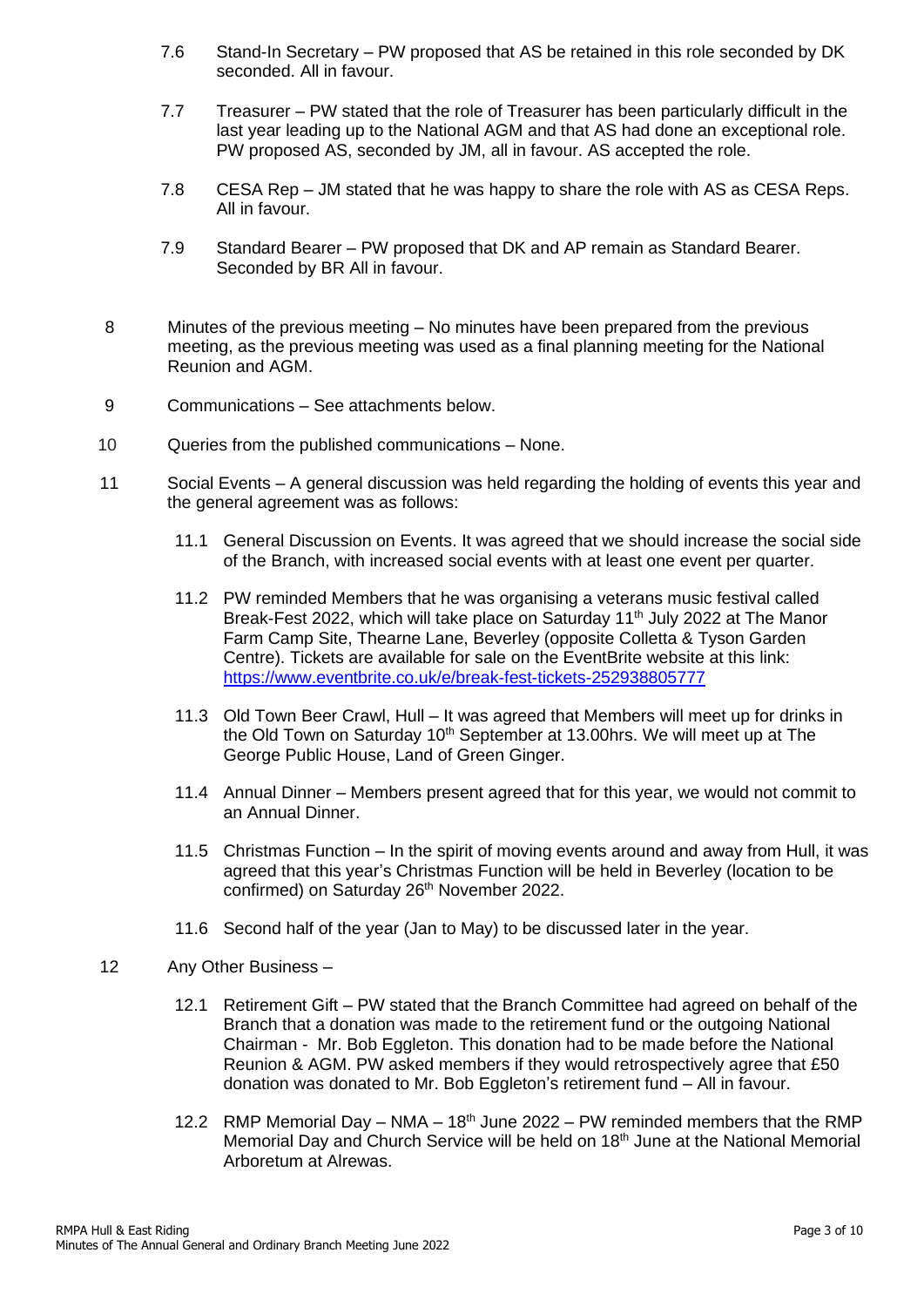- 12.3 West Yorkshire Annual Dinner PW reminded members that the West Yorkshire Branch Annual Dinner will be held on Saturday 23rd July 2022 at the Guide Post Hotel in Bradford. This is an excellent event and was recommended by both PW and ANP. Dress is Lounge Suits/Blazers for the gentlemen and ladies as appropriate. The cost of the meal will be £25 (inc. gratuities) pre ordering is required and those wishing to attend should complete the menu below and details overleaf. Please note, that one return is required for each person attending. Members and Guests wishing to stay overnight should book direct with the hotel on Telephone Number 01274 607866 Quoting RMPA Dinner Night. Accommodation Rates inc. Breakfast Double/Twin £68 Single £58. PW will attach the return to the bottom of these minutes.
- 12.4 AS On encouraging other Members to attend. She stated that as we are Hull & East Riding Branch, that we should move the meeting around to other areas of the East Riding. PW agreed with the idea but stated that we would need to find suitable locations. PW asked members present to go away and find locations and report at the next meeting. This will be discussed at the next meeting.
- 12.5 Subs BR asked whether the subs are set at the correct rate. Currently we pay  $£10$  per annum. She stated that branch subs at her old branch were much more. A general discussion was held and the general feel was that they were at the correct rate.
- 12.6 Facebook page BR proposed that only members who had paid their subs should be on the Branch Facebook page, this was seconded by SH. All in favour. PW will create a Facebook post to explain the decision.
- 12.7 JM wanted it to noted that the National Reunion and AGM was a fantastic event and that he wanted his thanks to be put on note to the committee members.
- 13 The time being 21.24hrs and there being no further business, the meeting was closed by ANP. The next Branch Meeting will be the Annual General Meeting and will be held on Wednesday 3<sup>rd</sup> July 2021 at 20.00hrs at the Hop Pole Hotel, Kingston Rd, Willerby, Hull, HU10 6LN. Members as usual, can meet up from 18.00hrs for food and drink.

### **Agenda for July's Meeting**

- 1. Remembrance
- 2. Members Present/Apologies Received
- 3. Minutes of the Previous Branch Meeting
- 4. Matters Arising
- 5. Communications
- 6. Reports
	- 6.1. CESA
		- 6.2. Standard Bearer
- 7. Social Events
- 8. Any Other Business
- 9. Close of Meeting & Date of Next Meeting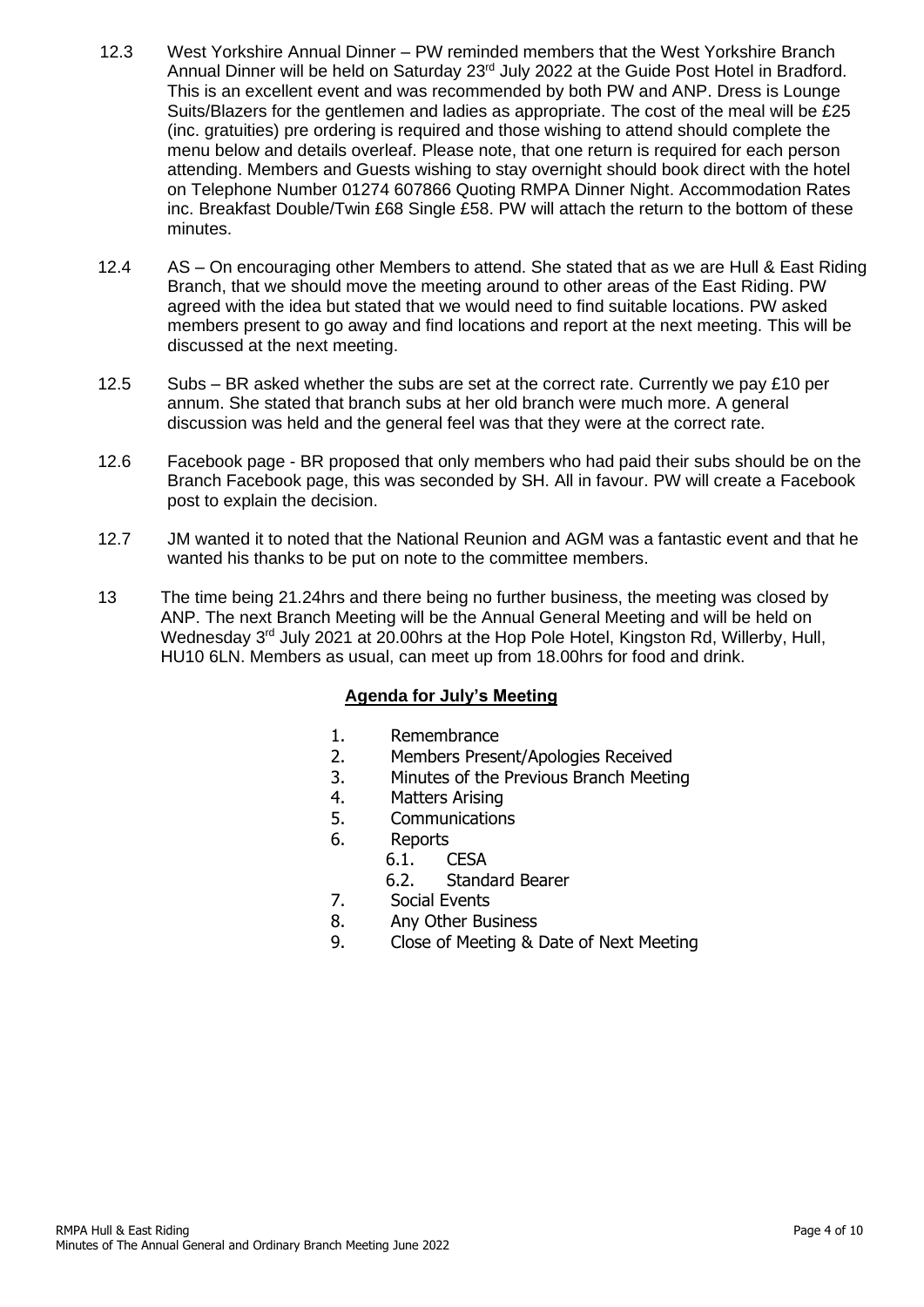Annex 1.

## Communications Received – May 2022

- 1. An email was received from Stewart Leach informing members of the North East Branch Annual Dinner – See annex A
- 2. An email was received from Stewart Leach giving May's update on Provost Day 2022 See Annex B

THAT IS THE CONCLUSION OF THIS MONTH'S COMMUNICATIONS.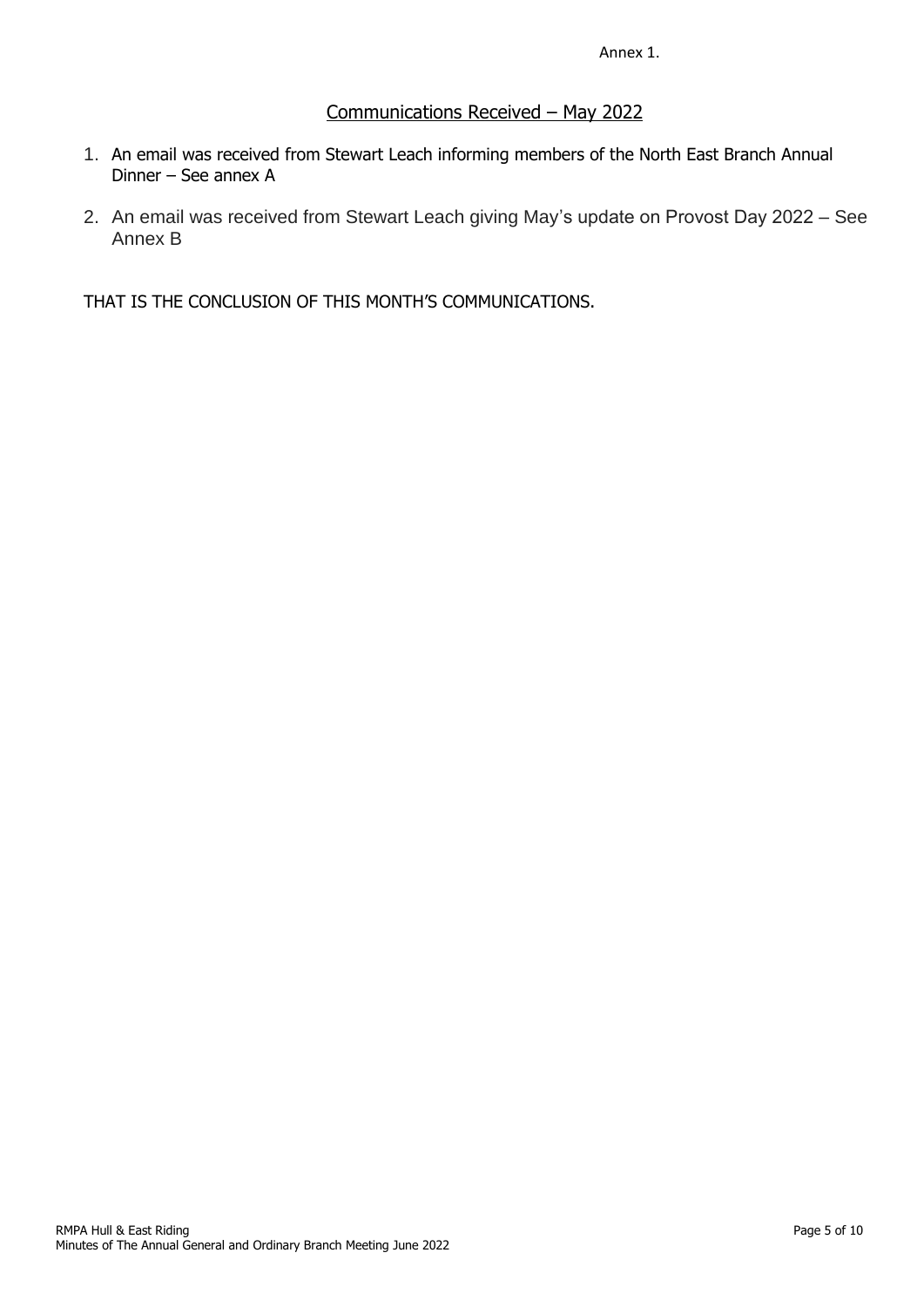

## **ROYAL MILITARY POLICE ASSOCIATION NORTH-EAST BRANCH**

*Patron:* **HER MAJESTY THE QUEEN**

**President: Brigadier (retd) A R Bell, MBE Chairman: Mr L O'Halleron**



**Treasurer: Mr R Walker Secretary: Mr R C Hodgson,** 73 Chesterhill, Cramlington, Northumberland. NE23 6JW Tel: 01670 713550. Mob: 07707 058735. Email: bobhrmpa@mail.com





6<sup>th</sup> May 2022

## RMPA NORTH EAST BRANCH ANNUAL DINNER INVITATION

The RMPA (North East Branch) Annual Reunion Dinner will be held on Saturday 26th November 2022 in the Copthorne Hotel Newcastle, The Close, Quayside, Newcastle upon Tyne NE1 3RT. Arrival 6:30pm for 7:30pm. The hotel has its own car park which is FREE. There is disabled parking at the front of the hotel. There will also be rooms at a reduced price of £120. If you require one you can book this by ringing the hotel on **0191 222 0333** and quoting **ROYA151022**.

| Reception:    | The room we will be using is The Cuthbert Suite which is located to the right of the entrance door. This |
|---------------|----------------------------------------------------------------------------------------------------------|
|               | will contain a full pay as you go bar.                                                                   |
| Dinner:       | This will commence at 7:30pm. Service at 20:00hrs.                                                       |
| Cost:         | £25.00 per person.                                                                                       |
| After Dinner: | Dinner will be followed by Paul Watson Disco and DJ and will be held in the same room as the dinner.     |
| Wine:         | This can be purchased on the night if you require wine. A wine list is attached.                         |
| Dress:        | Formal (Black tie and Miniatures)/Mess Dress/ Lounge Suits. Ladies' equivalent.                          |
| <b>Hotels</b> | Other hotels in the area are The Station Hotel and the County Hotel. Both are adjacent to the station.   |

It is very much hoped that you will be able to attend. If you wish to attend, you are kindly requested to complete the proforma below and return it together with your remittance as soon as possible - **but not later than Fri 7 th October 2022** to the Treasurer please: **Mr Ray Walker, 6 St Edmunds Court, Gateshead, Tyne and Wear, NE8 3PF**

| Cheques should be made payable to RMPA (North East Branch)<br>Or                                                                                                                                                                                |
|-------------------------------------------------------------------------------------------------------------------------------------------------------------------------------------------------------------------------------------------------|
| BACS Transfers may also be used. Bank is Lloyds A/C 17845860 Sort Code 77-20-31. Inform Ray that you have used a BACS Transfer.<br>rayw361@googlemail.com                                                                                       |
| There will be a raffle on the night, if you wish to donate, please do so.<br>RC Hodgson                                                                                                                                                         |
| Hon. Secretary<br>Please email or telephone me should you require any further assistance.                                                                                                                                                       |
| I wish to attend the RMPA (North East Branch) Dinner on Saturday 26th November 2022.<br>I * shall / shall not be accompanied by my wife / husband / partner.<br>I enclose a cheque payable to 'RMPA (North East Branch)' for £25.00 per person. |
| (Please use BLOCK CAPITALS)                                                                                                                                                                                                                     |
|                                                                                                                                                                                                                                                 |
|                                                                                                                                                                                                                                                 |
|                                                                                                                                                                                                                                                 |
|                                                                                                                                                                                                                                                 |
| Any special dietary needs/requests:                                                                                                                                                                                                             |

Delete as appropriate - *Return to Mr Ray Walker, 6 St Edmunds Court, Gateshead, Tyne and Wear, NE8 3PF, with your cheque.*

........................................................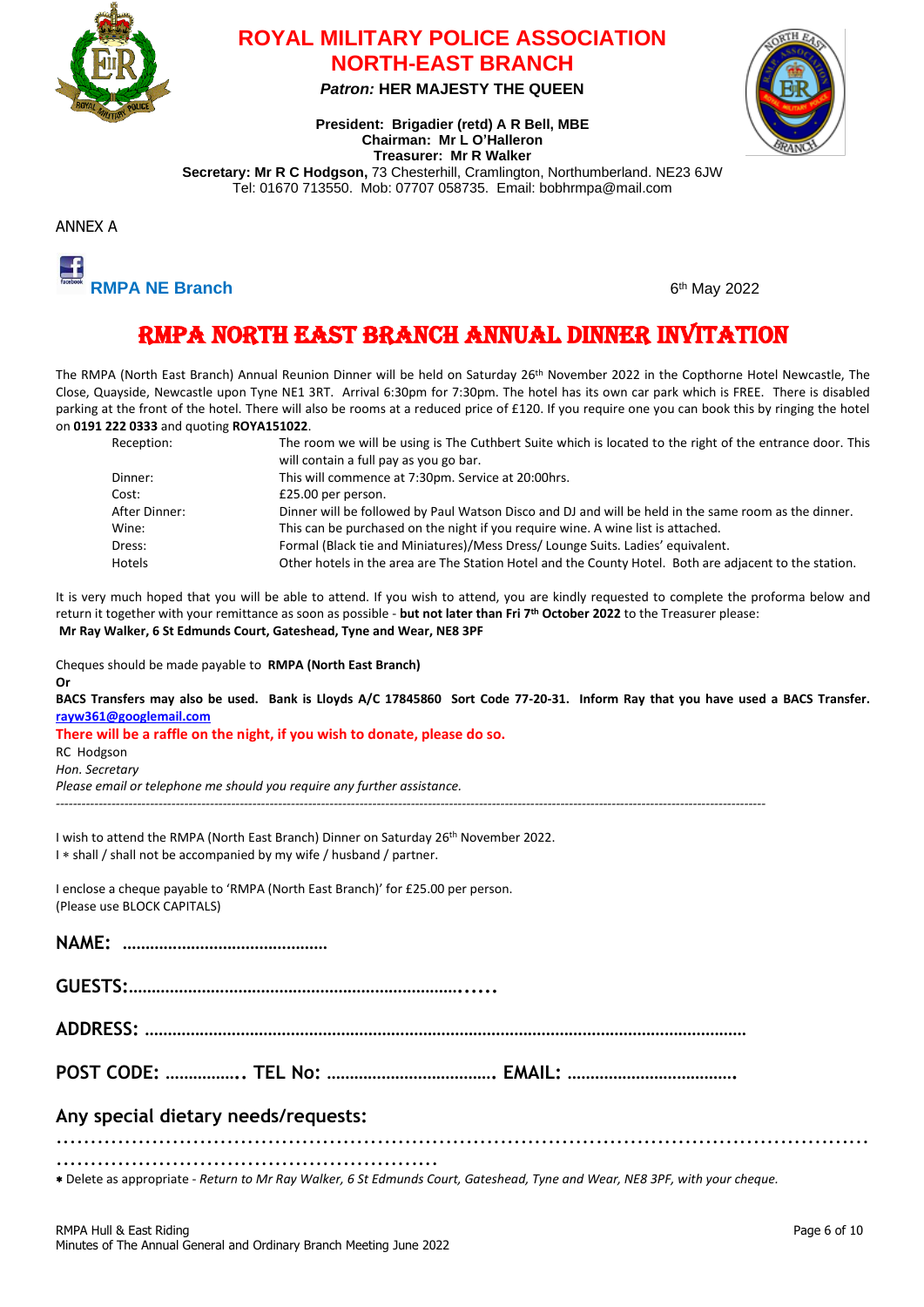# **Provost Day 22**

May update

Good morning,

First of all, a warm welcome to everyone who has signed up for the event over the past month. We have commenced our social media campaign and are using Brigade, unit and AGC CHQ accounts to ensure the message gets out as widely as possible and to the right people. Registrations have almost doubled since the last update, but we are still somewhat short of the attendance that we will need to make this event the success that we all hope that it will be. Please continue to circulate the QR code and registration portal link amongst your family and friends so we can maximize attendance.

We have received good news on the car parking front, with the offer of a local field for the day. This is in easy walking distance of the sports pitches, so if anyone was holding out because of car parking capacity - worry no longer!

In other news, we are about to commit to a Spitfire aerobatics display. This is a fantastic opportunity to see one of these iconic aircraft performing low-level passes and turns for your entertainment. Don't worry - we will deconflict with the parachute display!

For those of you who have indicated that you wish to camp, keep an eye on your inbox for further details, probably around the last week of June. We will allocate you a pitch which is sized for your needs, but might need to pull a little extra information from you to do so. We will do this via the registration portal. Future updates will also give instructions about how to enter the site, and where you should park on the day.

BFBS have provided us with a few publicity shots from previous events, so here's an example of their canopy stage in operation, to allow you to visualise our expectations for the Provost Day Festival.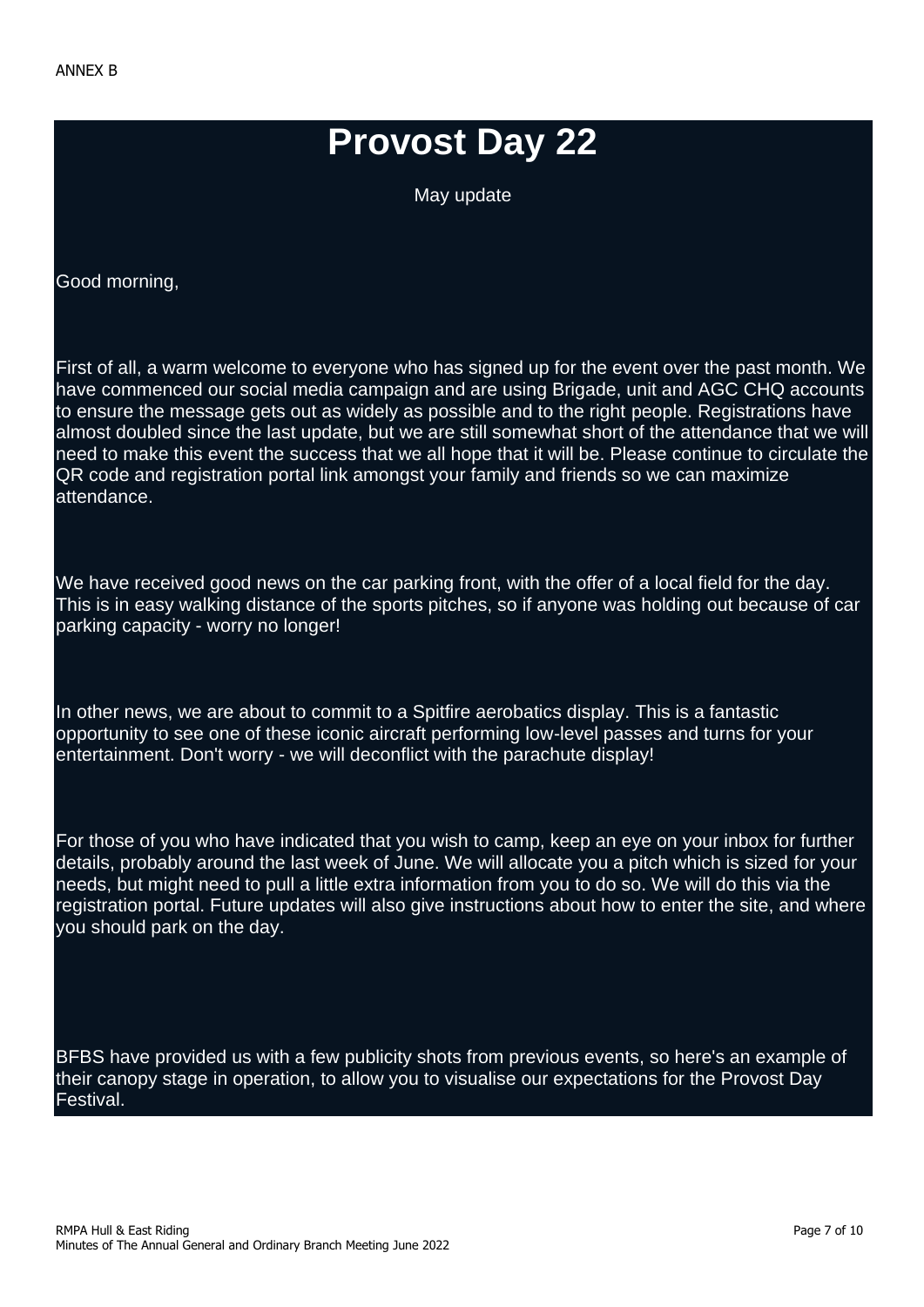

A few RFIs have been raised about dogs attending. Dogs will be permitted providing that they are:

- On a lead whilst inside the wire and in control whilst on the sports pitches. Bear in mind other dogs are attending, as are small children, and with crowds and loud music, only you can determine how your dog will behave.
- Restrained during the parachute demo and any demo involving blank ammunition.
- Any fouling must be immediately cleared and disposed of.
- Be aware that MWD may be present and working on the day.

The committee continue to work hard behind the scenes, and we are all looking forward to welcoming you to what promises to be a once in a career event.

Best wishes,

The PD22 organising committee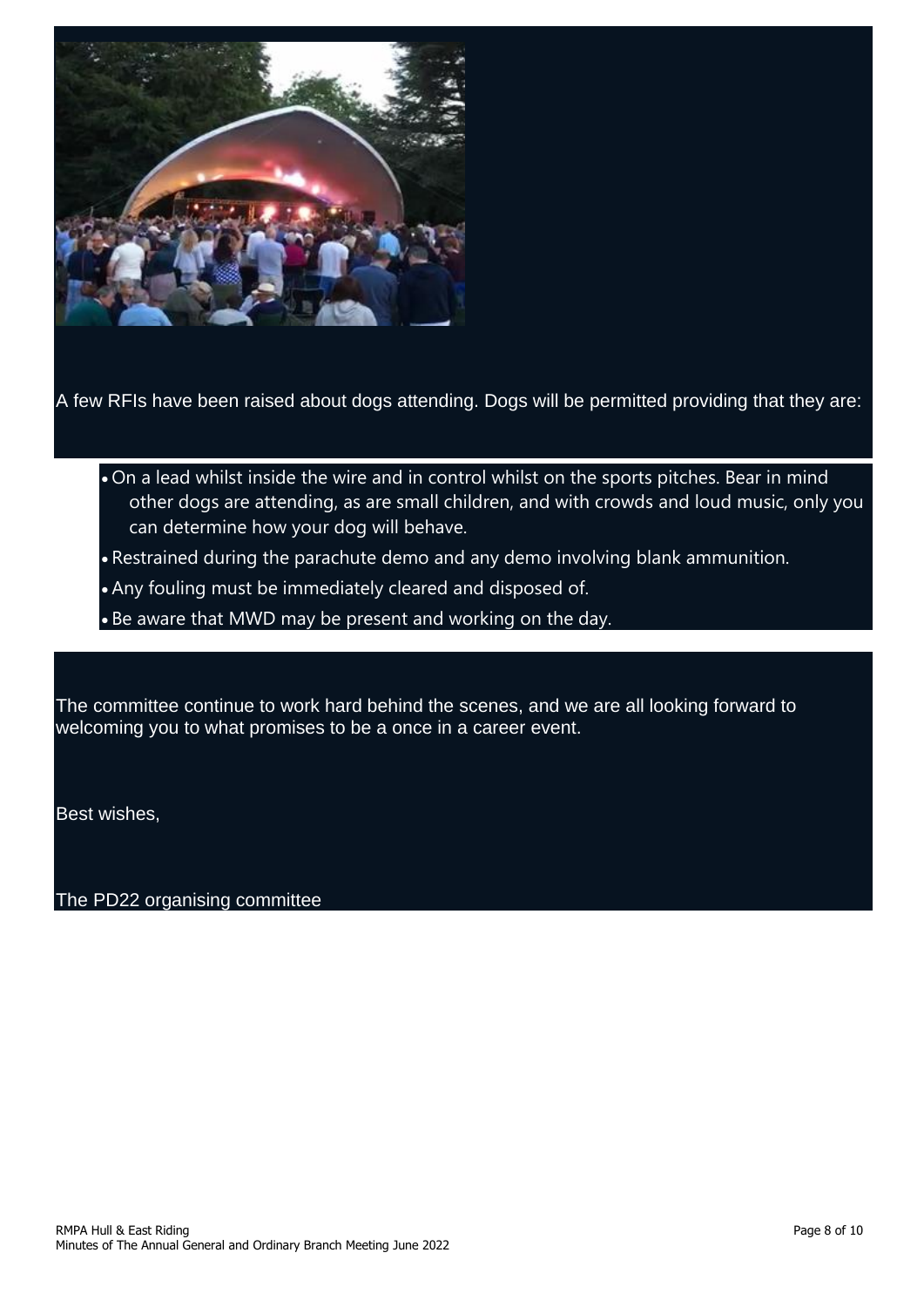

## **ROYAL MILITARY POLICE ASSOCIATION WEST YORKSHIRE BRANCH Dinner Night 2022**



On Saturday the 23rd July 2022 at 7.00 pm for 7.30 pm<br>We are pleased to be holding our Annual Dinner once again at The Guide Post Hotel, Common Road, Low Moor, Bradford, BD12 0ST. Dress is Lounge Suits/Blazers for the gentlemen and ladies as appropriate The cost of the meal will be  $£25$  (inc. gratuities) pre ordering is required and those wishing to attend should complete the menu below and details overleaf. Please note, that One return is required for each person attending Members and Guests wishing to stay overnight should book direct with the hotel on Telephone Number 01274 **607866 Quoting RMPA Dinner Night** Accommodation Rates inc. Breakfast Double/Twin £68 Single £58

### 

#### Menu

| <b>Starters</b>                                                                                   |           |
|---------------------------------------------------------------------------------------------------|-----------|
| Freshly prepared Cream of Vegetable soup (V) (GF)                                                 |           |
| Seasonal Melon served with Mixed Fruits & Mango Sorbet (V VG GF)                                  |           |
| <b>Traditional Prawn Cocktail served with Bloody Mary Sauce and Lemon</b>                         |           |
| Chef's Homemade Chicken Liver Pate served with Toasted Ciabatta and Onion Chutney                 |           |
| <b>Creamy Garlic Mushrooms En Croute (V GF)</b>                                                   |           |
| <b>Main Courses</b>                                                                               |           |
| Braised British Beef with Yorkshire Pudding and a Rich Roasted Gravy (GFA)                        |           |
| Oven Roasted Chicken Breast, Wild Mushroom and Tarragon Cream Sauce(GF)                           | $\exists$ |
| <b>Lemon Infused Salmon Fillet - Dill Cream Reduction(GF)</b>                                     |           |
| <b>Stuffed Pepper topped with Goat's Cheese</b>                                                   |           |
| All main courses are accompanied by Potatoes and Seasonal Vegetables                              |           |
| <b>Desserts</b>                                                                                   |           |
| Our Signature Sticky Toffee Pudding served with a Rich Butterscotch Sauce & Vanilla Ice Cream     |           |
| Bailey's Crème Brulee served with Homemade Shortbread Biscuits                                    |           |
| Marvellous Chocolate Tart set in a Butter Pastry Case                                             |           |
| <b>Jam Roly Poly with Custard</b>                                                                 |           |
| Selection of Yorkshire Cheese with Fruit Chutney and Savoury Biscuits (GFA) – Supplement of £2.50 |           |
| <b>Tea/Coffee after dinner Mints</b>                                                              |           |
|                                                                                                   | PTO       |